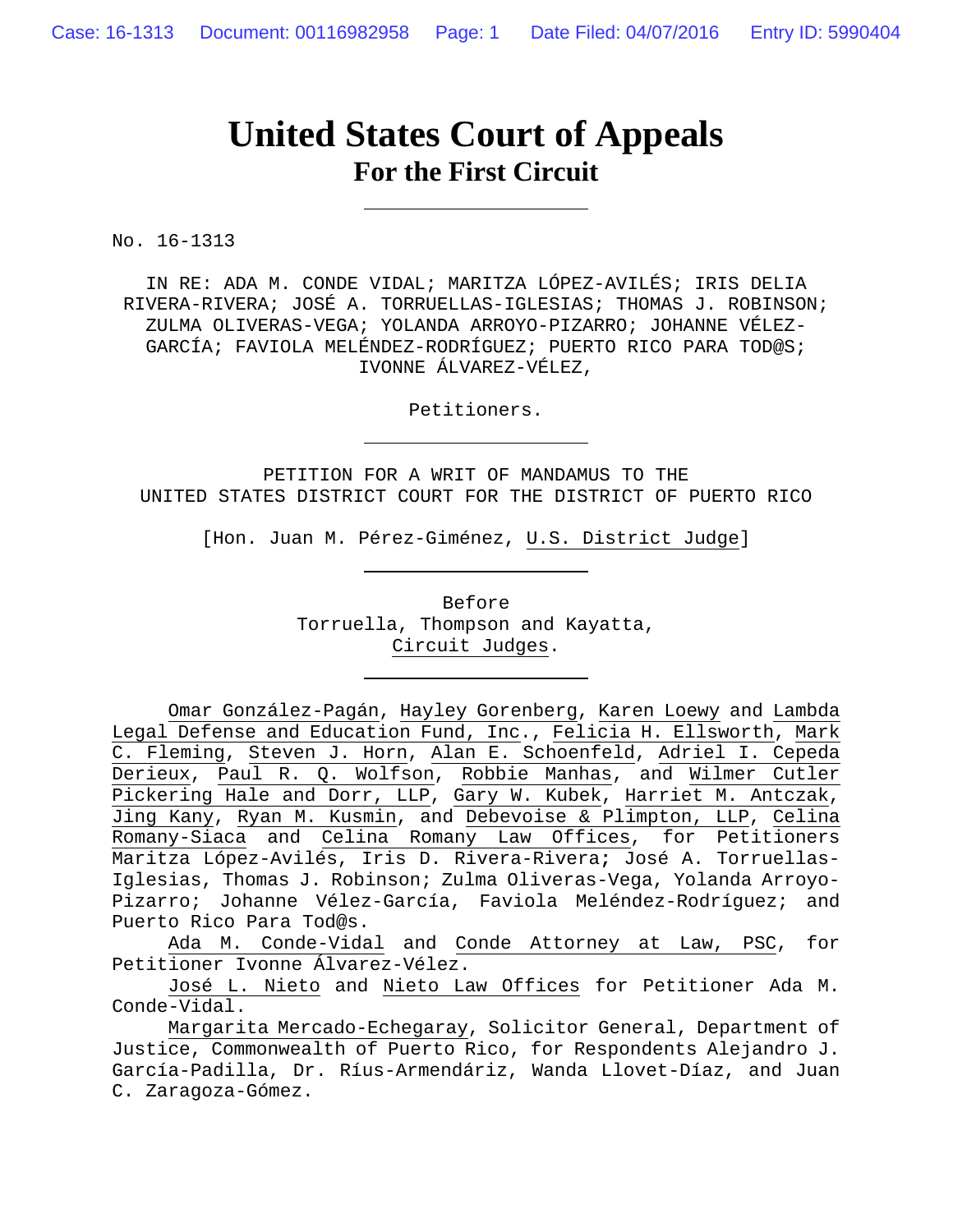April 7, 2016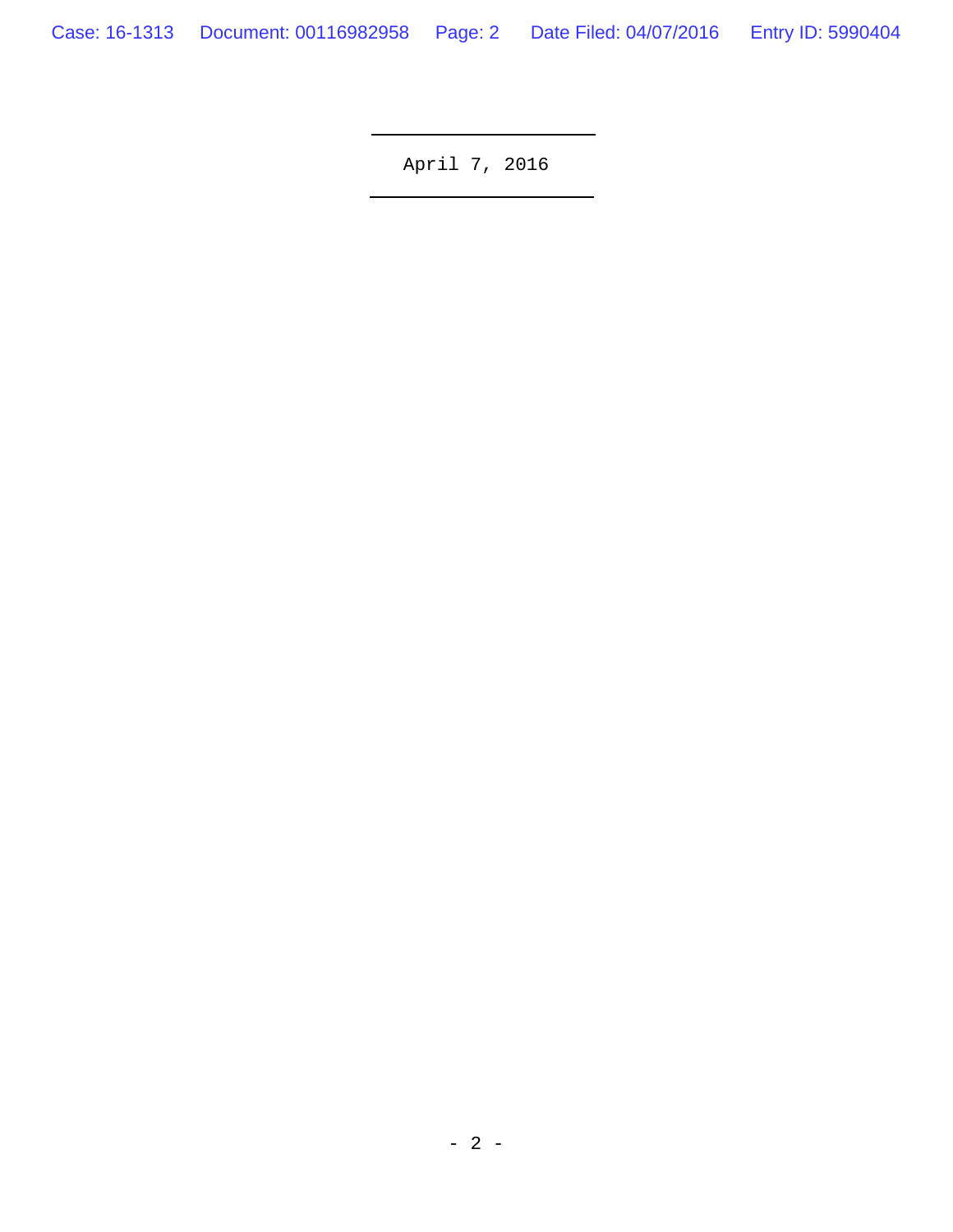**Per Curiam.** A group of individuals and advocacy groups ("Petitioners") challenge the constitutionality of Article 68 of the Civil Code of Puerto Rico, P.R. Laws Ann. tit. 31, § 221, and other laws of the Commonwealth that prohibit same-sex couples from marrying. During the pendency of a prior appeal from the dismissal of Petitioners' claims, the United States Supreme Court decided Obergefell v. Hodges, 135 S.Ct. 2584 (2015). In the wake of that decision, all parties agreed that the Commonwealth's ban on samesex marriage was unconstitutional. We agreed, vacated the judgment, and remanded. On remand, the district court nevertheless denied the parties' joint request that the court enter judgment in favor of Petitioners. Instead, the court issued a memorandum concluding that the Commonwealth's ban was not unconstitutional because, the district court claimed, the "right to same-sex marriage" has not been determined to apply in Puerto Rico. Petitioners now request the issuance of a writ of mandamus requiring the district court to enter judgment in their favor striking down the ban as unconstitutional. Respondents, in turn, move for leave to join in Petitioners' request.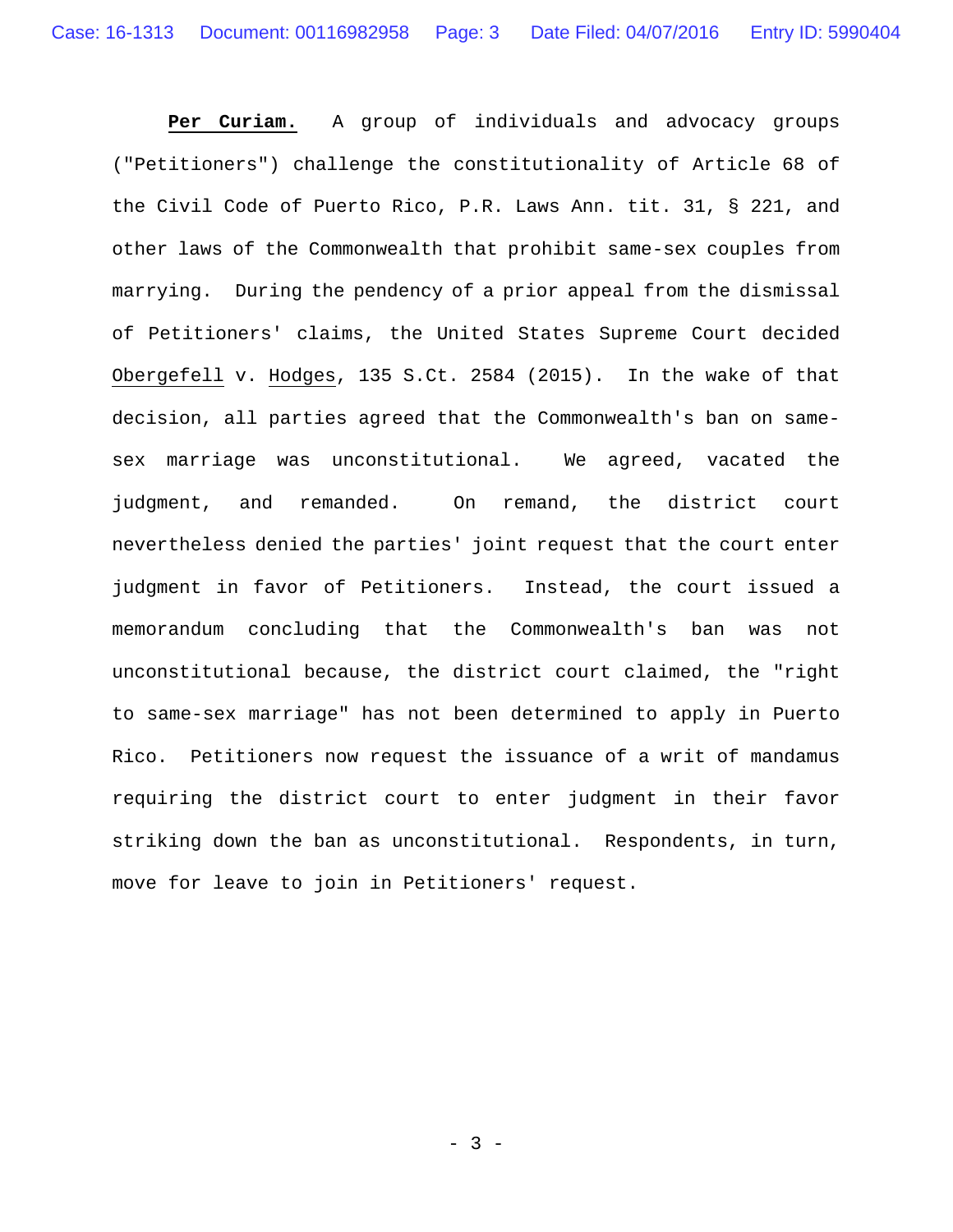The district court's ruling errs in so many respects that it is hard to know where to begin. The constitutional rights at issue here are the rights to due process and equal protection, as protected by both the Fourteenth and Fifth Amendments to the United States Constitution. Obergefell, 135 S. Ct. 2584; United States v. Windsor, 133 S. Ct. 2675 (2013). Those rights have already been incorporated as to Puerto Rico. Examining Bd. Of Eng'rs, Architects & Surveyors v. Flores de Otero, 426 U.S. 572, 600 (1976). And even if they had not, then the district court would have been able to decide whether they should be. See Flores de Otero, 426 U.S. at 590.1

In any event, for present purposes we need not gild the lily. Our prior mandate was clear:

> Upon consideration of the parties' Joint Response Pursuant to Court Order filed June 26, 2015, we vacate the district court's Judgment in this case and remand the matter for further consider in light of Obergefell . . . We agree with the parties' joint position that the ban is unconstitutional. Mandate to issue forthwith.

 $1$  In Flores de Otero, the Court stated that although Congress, via the Foraker Act, had "conveyed uncertain[ty] of its own powers respecting Puerto Rico and of the extent to which the Constitution applied there. . . . it recognized, at least implicitly, that the ultimate resolution of these questions was the responsibility of this Court." Flores de Otero, 426 U.S. at 590. The use of the word "ultimate" suggests the involvement of lower courts, rather than viewing itself as the sole arbiter of such issues. This interpretation aligns with the limited jurisdiction of the Supreme Court.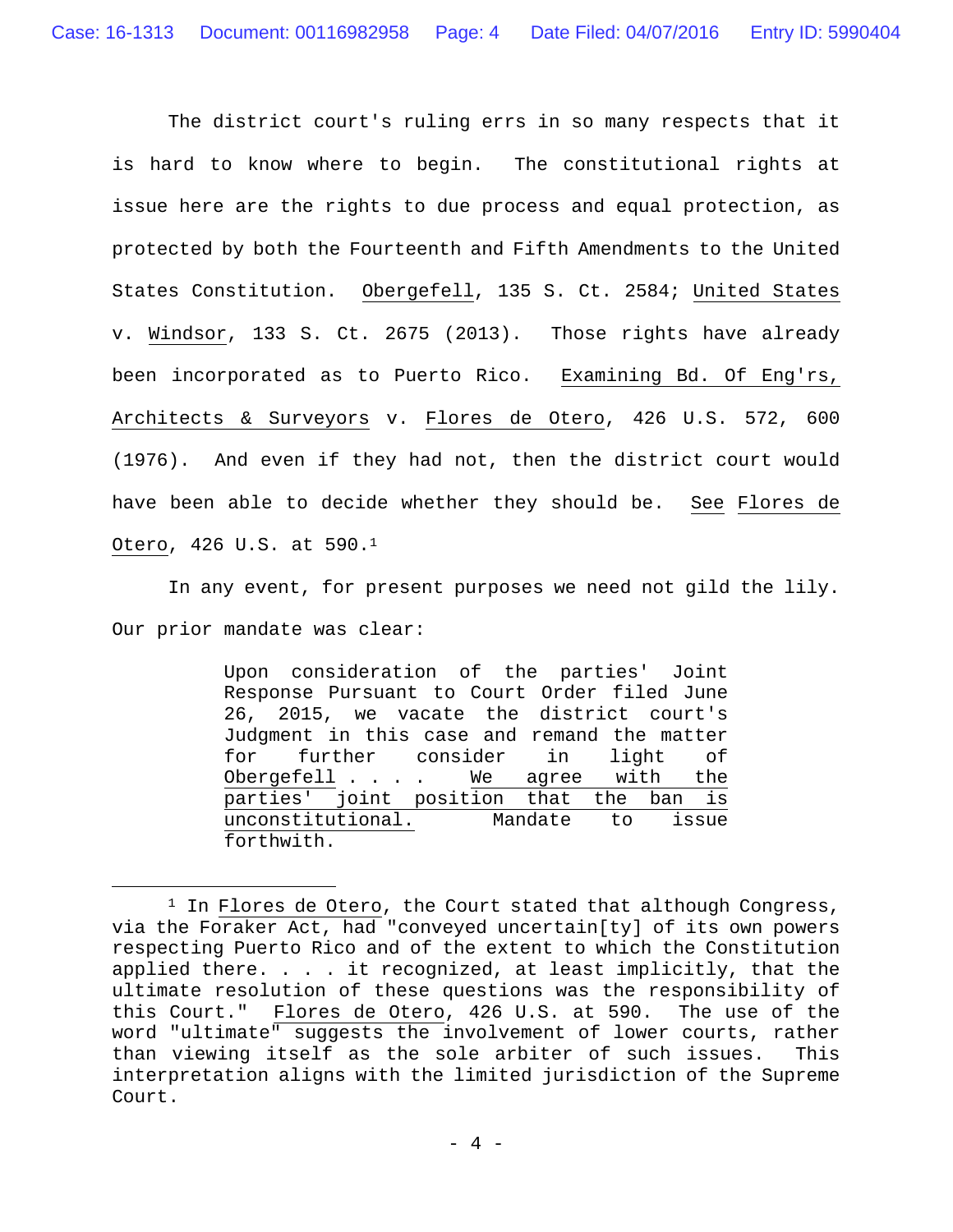Judgment, In re Conde-Vidal, et al., No. 14-2184 (1st Cir. July 8, 2015). (Emphasis added.)

In ruling that the ban is not unconstitutional because the applicable constitutional right does not apply in Puerto Rico, the district court both misconstrued that right and directly contradicted our mandate. And it compounded its error (and signaled a lack of confidence in its actions), by failing to enter a final judgment to enable an appeal in ordinary course.

Error of this type is not so easily insulated from review. This court may employ mandamus jurisdiction when a district court has misconstrued or otherwise failed to effectuate a mandate issued by this court. See United States v. U.S. Dist. Court for S. Dist. of N.Y., 334 U.S. 258, 263-64 (1948) ("It was held that mandamus was the proper remedy to enforce compliance with the mandate.") (citing City Nat. Bank of Ft. Worth v. Hunter, 152 U.S. 512, 515 (1894)); see also Baltimore & O.R. Co. v. United States, 279 U.S. 781, 785 (1929) ("When a lower federal court refuses to give effect to or misconstrues our mandate, its action may be controlled by this court, either upon a new appeal or by writ of mandamus."); Dep't of Navy v. Fed. Labor Relations Auth., 835 F.2d 921, 923 (1st Cir. 1987) (explaining that mandamus is an appropriate means of compelling effectuation of mandate where failure to take action might "[r]equir[e] petitioner to participate in the relitigation of issues already decided").

- 5 -